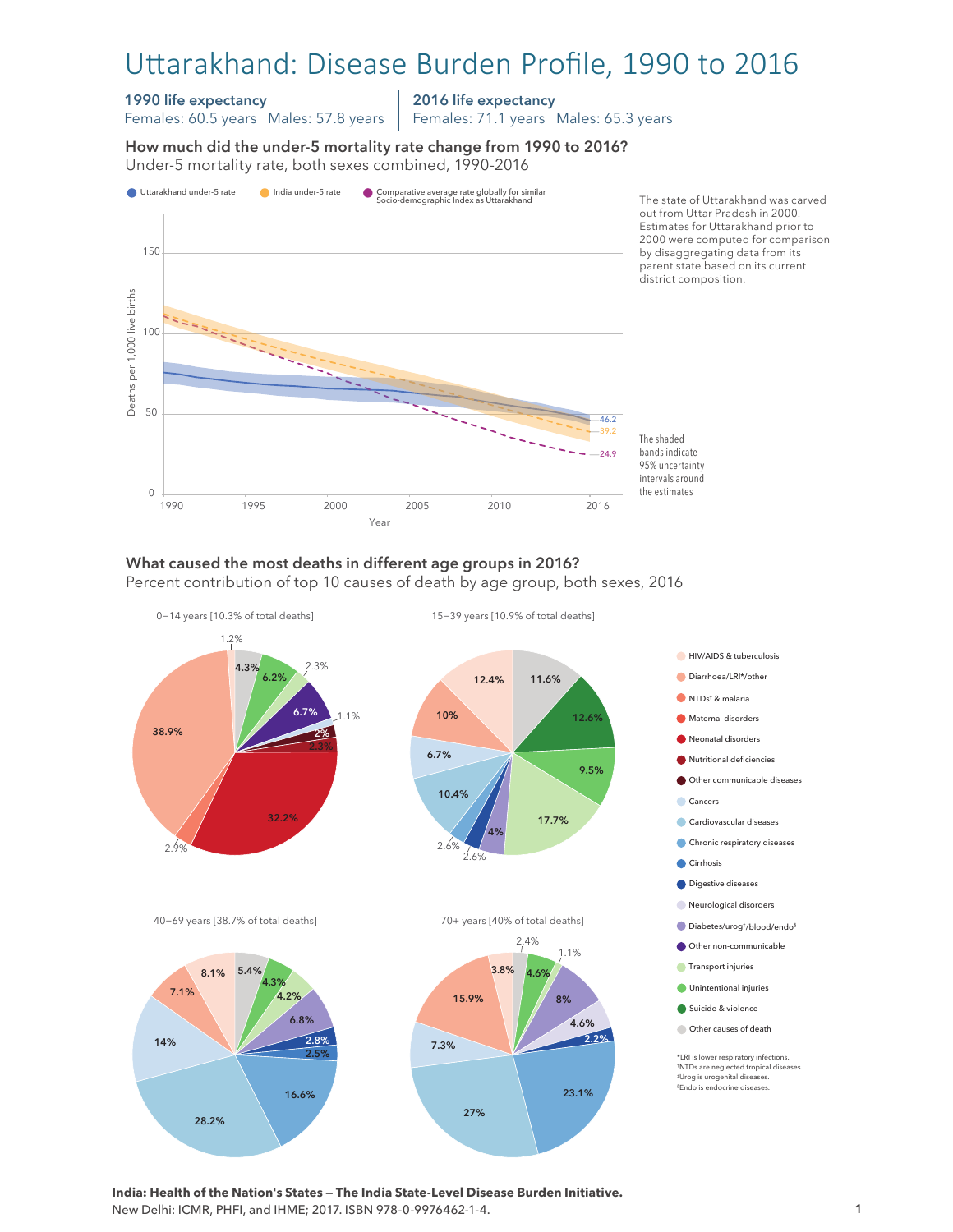### Proportion of total disease burden from: Premature death: 68.0% | Disability or morbidity: 32.0%

### What caused the most years of life lost, by sex, in 2016?

Top 15 causes of YLLs, ranked by percent for both sexes combined, 2016



# What caused the most years lived with disability, by sex, in 2016?

Top 15 causes of YLDs, ranked by percent for both sexes combined, 2016



\*COPD is chronic obstructive pulmonary disease.

\*Sense organ diseases includes mainly hearing and vision loss.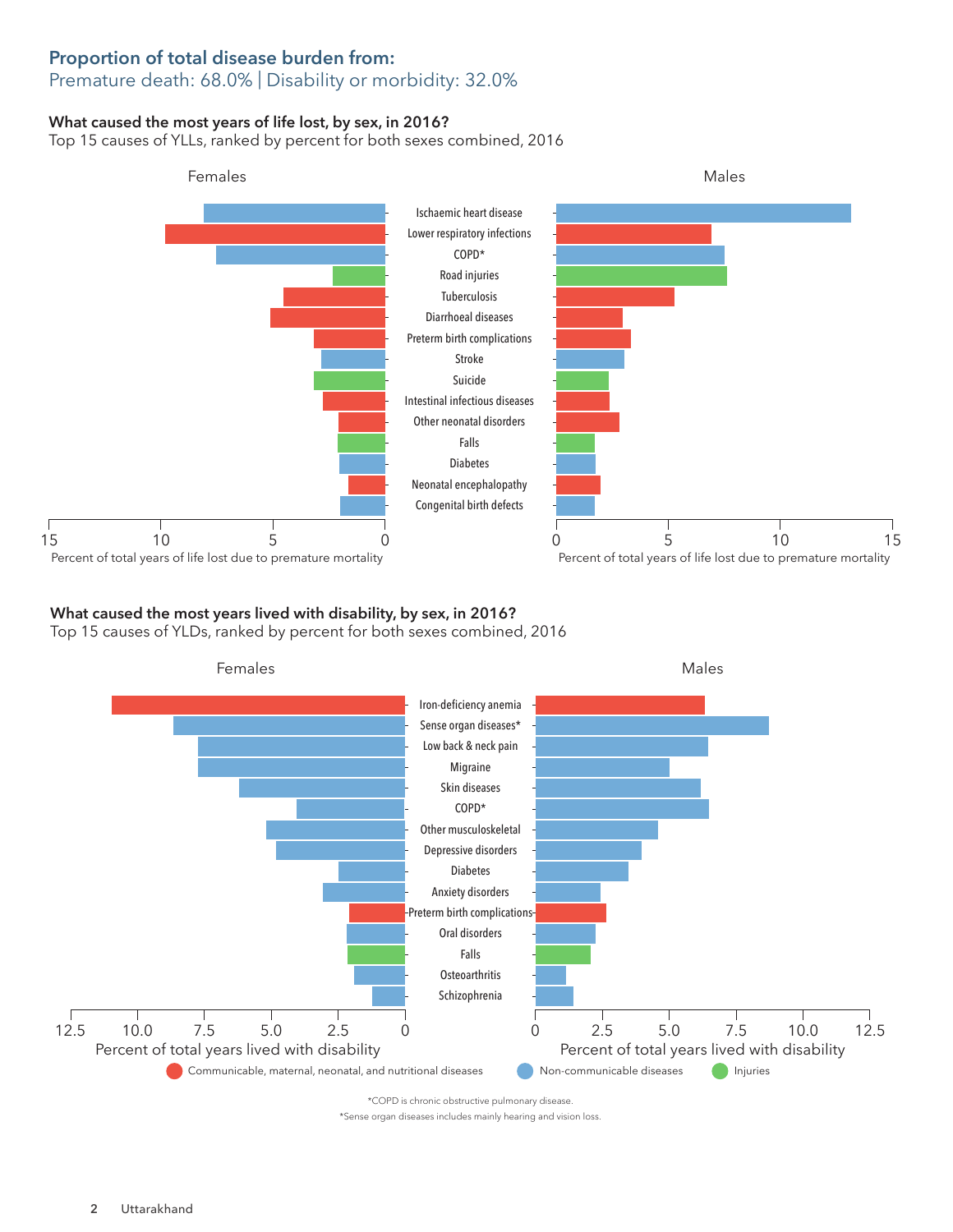## Proportion of total disease burden from: CMNNDs: 31.7% | NCDs: 55.5% | Injuries: 12.9%

How have the leading causes of death and disability combined changed from 1990 to 2016? How have the leading causes of death and disability combined changed from 1990 to 2016? Change in top 15 causes of DALYs, both sexes, ranked by number of DALYs, 1990–2016 Change in top 15 causes of DALYs, both sexes, ranked by number of DALYs, 1990–2016



The percent figure in brackets next to each cause is DALYs from that cause out of total DALYs.

§ Self-harm refers to suicide and the nonfatal outcomes of self-harm.

#### $\mathcal{L}_{\mathcal{A}}$  what caused across age groups in 2016? The most disability combined across age groups in 2016? What caused the most death and disability combined across age groups in 2016? Percent of DALYs by age group, both sexes, 2016



The number in the bracket on top of each vertical bar is the ratio of percent DALYs to population for that age group. The number in parentheses after each age group on the x-axis is the percent of population in that age group.